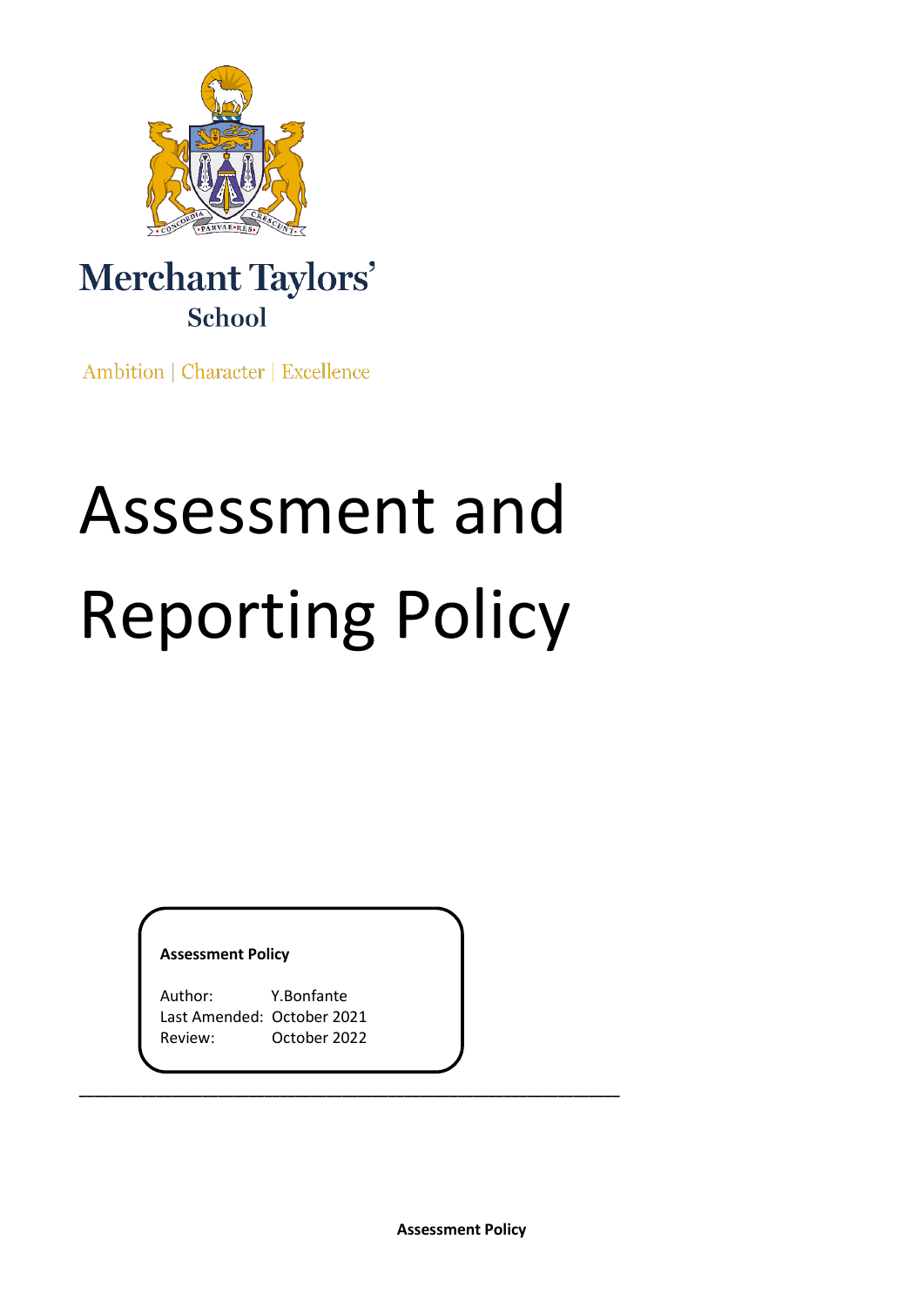Assessment is the means by which the progress of pupils is measured and monitored. It is used to inform curriculum planning, learning programmes and identify where additional support might be needed (LDD, EAL and G&T). It also enables to analyse and compare performance of specific groups in school e.g. gender, SEN.

# **Aims**

We endeavour to provide a rigorous assessment system which provides accurate information about pupils' academic potential and levels of attainment and is effective in supporting pupils to make progress.

Assessment at Stanfield Merchant Taylors' School will:

- Be a key factor in the learning and teaching of each pupil.
- Identify learning goals to be shared with pupils in an appropriate manner.
- Aim to help pupils know and recognise the standards that they are aiming for
- Involve pupils in self-assessment.
- Provide feedback which leads to pupils recognising their next steps and how to take them.
- Be underpinned by developing every pupil's confidence so that they can improve
- Involve both teacher and pupil reviewing and reflecting on assessment outcomes in an age appropriate manner.
- Provide regular information for parents which enables them to support their child's learning.
- Provide the head teacher and governors with information that allows them to make judgements about the effectiveness of the school.

# **Rationale**

The overall purpose of assessment is to support learning and to provide all partners with sufficiently dependable information and feedback to inform judgements, choices and decisions about learning and to inform planning for improvement.

Good assessment supports children's learning as part of classroom practice so that parents, other staff and the pupils themselves can confidently rely on informed professional judgements about a pupil's progress and achievements. Teaching systematically assesses pupils and uses that assessment to plan and modify provision for them. Sound quality assurance of teachers' assessments in school ensures that we can all share a common understanding of the outcomes and standards expected of children at different stages of their education.

At Stanfield Merchant Taylors' School we do this by:

- Ensuring pupils understand what they are trying to learn by sharing learning objectives and success criteria.
- Sharing with pupils, examples of good work as models for success.
- Exploring the pupil's understanding through careful questioning.
- Encouraging the pupils to check their own performance through peer marking, checking their own work, discussion and circle time.
- Providing pupils with quality feedback in an appropriate form, about how well they are doing and celebrating achievement.
- Delivering good advice to the pupils, verbally and written, in a form which is appropriate to the age and stage of development of the child.
- Providing appropriate training and development opportunities for all staff.
- Involving staff, children and parents (via parent workshops) in talking and thinking about important aspects of the child's learning and what needs to be done next. (For some pupils this will lead to additional support which may be recorded in IEP's).
- Keeping a track of all pupils via termly pupil progress meetings and targeting specific groups of learners as identified by monitoring.
- Adjusting planning in response to assessment.
- Using outcomes of assessment in all subjects, including RSE in line with statutory guidance, to identify the next steps in learning for individuals, groups or classes and to provide an overview of a pupil's progress through the school.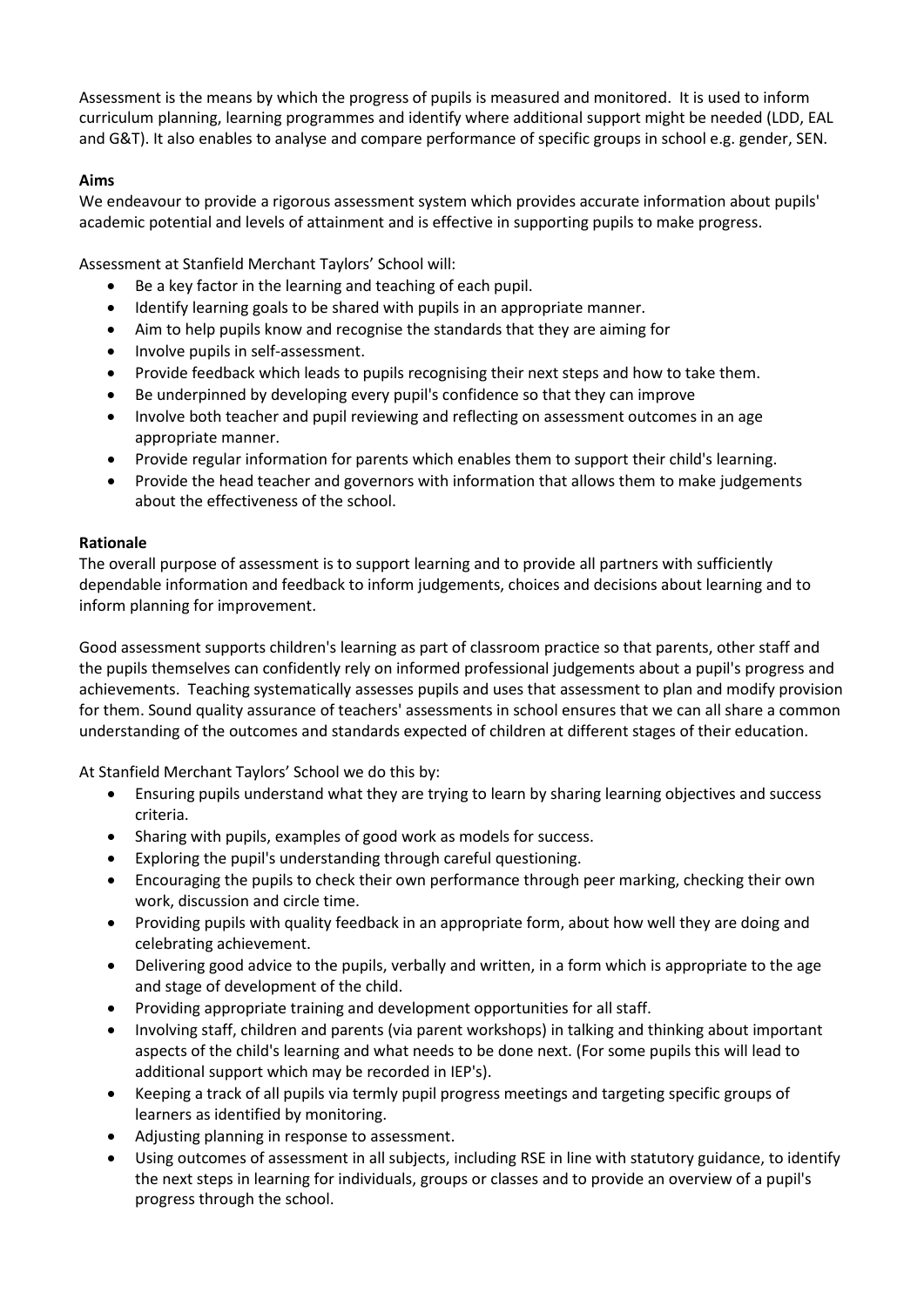• Using analysis of statistical evidence to measure past performance and set targets for individual children and to assess overall school performance.

It is therefore important that both formative and summative assessments are incorporated into the planning process.

#### **Summative assessment**

Summative assessment is useful because it:

- Supports teacher assessment.
- Provides diagnostic information to inform future planning.
- Informs pupil tracking, targeting, grouping and planning.
- Identifies strengths and weaknesses and informs IEP's.
- Gives a measure of pupil attainment and is an aid to target setting.
- Informs reporting to parents.
- Provides key information for pupil transfer to Merchant Taylors' main schools (or other schools).
- Informs school self-evaluation in analysing the effectiveness of teaching and learning.
- Provides information for individual pupils, measuring attainment, versus national data.

#### **Recording**

At Stanfield, we recognise that a range of assessment strategies are used and that it is unnecessary to record *all* assessment, but only information that affects future learning.

For details and examples of data collected please refer to *Assessment Data Files.*

# **Moderation**

Moderation at Stanfield is important to ensure a consistent approach in assessment throughout the school. To ensure this:

- Year group partners and moderators will meet to moderate written assessments.
- Subject leaders will moderate work through planning and work scrutinies, and provide feedback to members of staff.

#### **Reporting**

Reports should promote and provide:

- Useful information to parents.
- Good home/school relationships.
- An opportunity for discussion with parents.
- Targets for the pupil.
- Useful information for other outside agencies

#### **Assessment Schedule**

#### *Autumn Term*

September Reading Tests for Years 3-6 Spelling Tests for Years 3-6

#### October

PTE

A written PTE report is completed by the form teacher and used as a reference point at half-term parents evening. Action points can be made on the document during the parent/teacher meeting. After the meeting, the document is sent to the Head Teacher, for information and signing, then a copy is sent to the parents and the original document is stored in the individual pupil file.